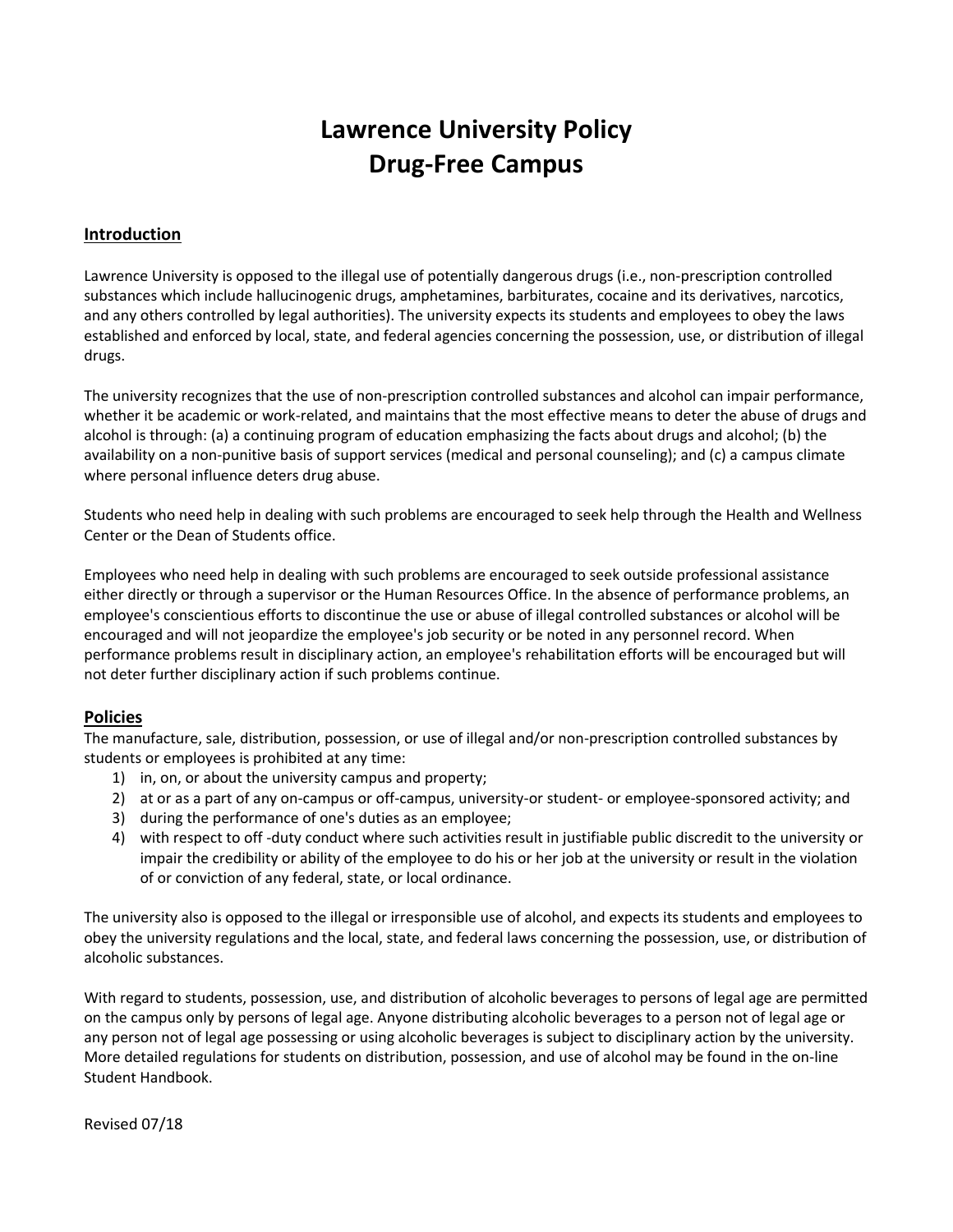With regard to employees, the university expects all faculty, staff, and student employees to report to work free of the influence of alcohol and at all times during the performance of their duties to refrain from the use of alcohol, except during those events where the serving of alcohol has been approved by the university.

As a condition of employment, employees must notify the university, in writing, of any criminal drug statute conviction for a violation occurring in the workplace no later than five calendar days after such conviction.

Appropriate disciplinary action will be taken in response to violations of these policies, in compliance with local, state, and federal laws. Furthermore, the university is not a sanctuary protecting those who violate laws regulating the use of drugs or alcohol, and university officials will cooperate with legal authorities whenever necessary.

#### **Sanctions**

With regard to students, the university reserves the right to take action whenever it has reason to believe that the use, possession, sale, manufacture, or distribution of illegal drugs or alcohol adversely affects the life and/or academic performance of students or adversely affects or legally implicates others in the academic community. University action may take such forms as education, counseling, and referral to outside agencies, suspension, or expulsion. Any violations of the above regulations concerning alcohol should be brought to the attention of the Dean of Students and may be subject to action by the university Judicial Board.

With regard to employees, violations will result in disciplinary action up to and including suspension and termination of employment. Violations involving manufacture, sale, or distribution of controlled substances will result in termination of employment. The responsible use of alcohol at events approved by the university will not be considered a violation of the policy.

A summary of relevant local, state and federal laws, a summary of the health risks of controlled substances and alcohol, and a listing of some local sources of information, counseling, and treatment, are attached as a part of this communication.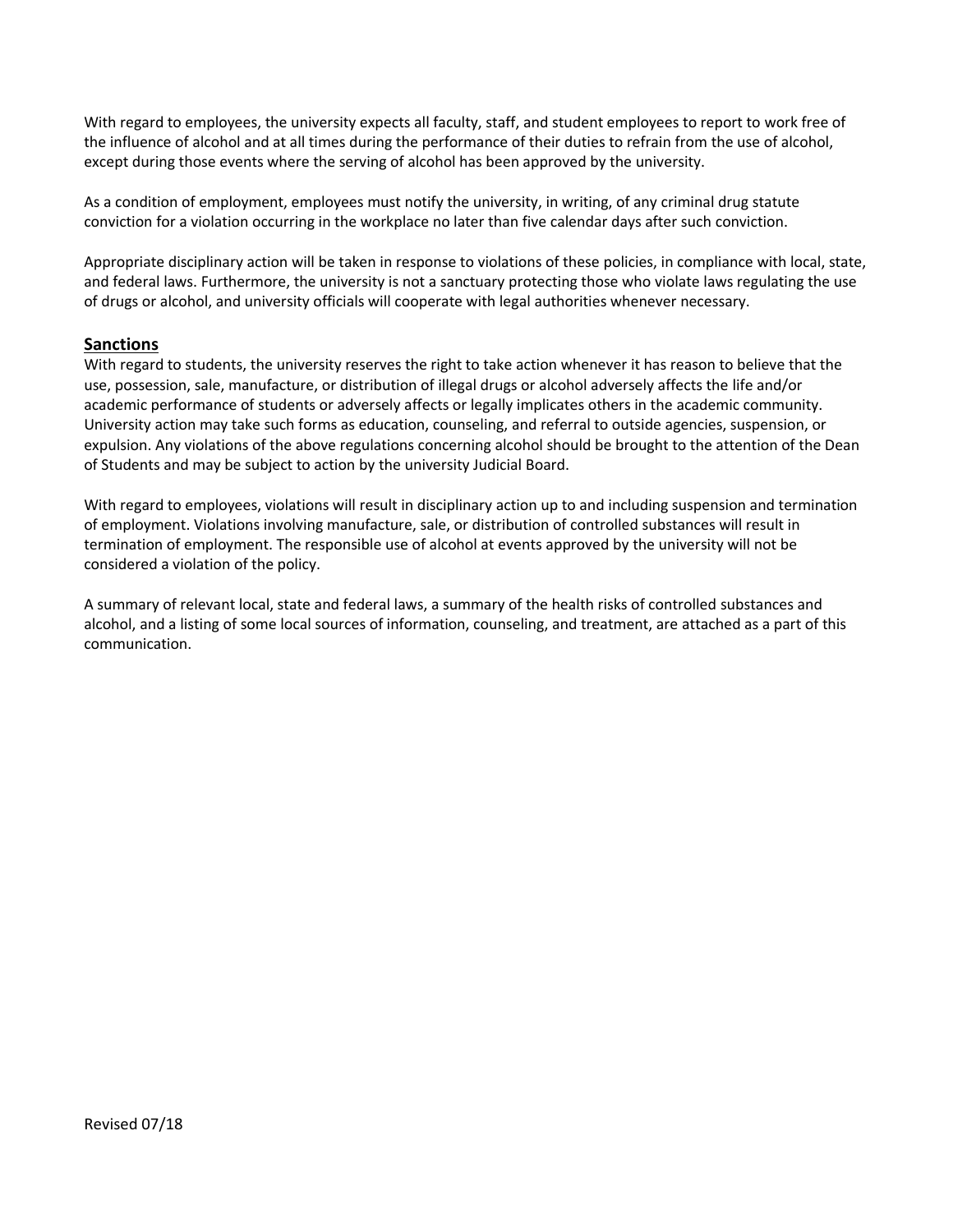# **Summary of Legal Sanctions Covering Alcohol and Controlled Substances**

Under federal, state, and local laws, illegal uses of drugs and alcohol are serious crimes. Conviction can lead to imprisonment, fines, and assigned community service work. Courts do not lift prison sentences to allow convicted persons to attend college or continue their jobs. A felony conviction can prevent individuals from entering many fields of employment. Under federal and state law, persons convicted of possession of illegal controlled substances are ineligible for federal student grants and loans for up to one year after the first conviction and five years after the second.

# **Federal Sanctions**

### **ALCOHOL**

Federal alcohol laws are enforced by the Bureau of Alcohol, Tobacco, Firearms and Explosives. Information about the legal sanctions for violations of the Interstate Transport in Aid of Racketeering (18 U.S.C 1952 with respect to federally non-tax paid liquor) can be found here:

<https://www.gpo.gov/fdsys/pkg/USCODE-2011-title18/pdf/USCODE-2011-title18-partI-chap95-sec1952.pdf>

#### **ILLICIT DRUGS**

Federal sanctions for possession or distribution for illicit drugs vary depending on the type of drug, the amount of drug, the background of the offender and other mitigating or aggravating circumstances. For example, a person convicted of simple possession of small amounts of certain types of controlled substances can be imprisoned for up to 3 years and fined \$5,000 or more. 21 U.S.C [§844 \(a\).](https://www.gpo.gov/fdsys/pkg/USCODE-2011-title21/html/USCODE-2011-title21-chap13-subchapI-partD-sec844.htm) 

For a full description of penalties for possession and distribution of illicit drugs under federal law, please see:

 [https://www.gpo.gov/fdsys/pkg/USCODE-2011-title21/html/USCODE-2011-title21-chap13-subchapI](https://www.gpo.gov/fdsys/pkg/USCODE-2011-title21/html/USCODE-2011-title21-chap13-subchapI-partD.htm)[partD.htm](https://www.gpo.gov/fdsys/pkg/USCODE-2011-title21/html/USCODE-2011-title21-chap13-subchapI-partD.htm)

Below are charts that provide an overview of federal trafficking penalties. Charts can be located at:

- [https://www.dea.gov/pr/multimedia-library/publications/drug\\_of\\_abuse.pdf#page=30](https://www.dea.gov/pr/multimedia-library/publications/drug_of_abuse.pdf#page=30) &
- [https://www.dea.gov/druginfo/ftp3.shtml.](https://www.dea.gov/druginfo/ftp3.shtml)

### **State Sanctions**

#### **ALCOHOL**

The laws of Wisconsin prohibit the sale of alcohol to anyone who has not reached the legal drinking age of 21, and there is a concurrent duty on the part of an adult to prevent the illegal consumption of alcohol on his/her premises. [Wis. Stat.125.07\(1\)\(a\)\(1\).](http://docs.legis.wisconsin.gov/statutes/statutes/125/I/07) Repeated violation of this statute can result in imprisonment of up to 9 months and fine of \$10,000[. Wis. Stat.125.07\(1\)\(b\)\(2\)\(d\).](http://docs.legis.wisconsin.gov/statutes/statutes/125/I/07) 

It is against the law for an underage person to attempt to buy an alcoholic beverage, falsely represent his/her age, or enter a licensed premises. Violators of this law can be fined \$1000, ordered to participate in a supervised work program, and have their driver's license suspended, [Wis. Stat. 125.07\(4\).](http://docs.legis.wisconsin.gov/statutes/statutes/125/I/07)

#### **ILLICIT DRUGS**

Revised 07/18 The laws of Wisconsin prohibit possession, manufacture, distribution and/or delivery of controlled substances through the [Uniform Controlled Substances Act, Wis. Stat. 961.](http://docs.legis.wisconsin.gov/statutes/statutes/961) Manufacture, distribution or delivery of a schedule I or schedule II narcotic drugs is a Class E felony subject to up to 15 years in prison and a \$50,000 fine, with exceptions. [Wis. Stat. 961.41\(1\)\(a\).](http://docs.legis.wisconsin.gov/statutes/statutes/961/IV/41) Manufacture, distribution or delivery of a schedule I, II or III non-narcotic drug is a Class H felony subject to 6 years in prison and a \$10,000 fine, with exceptions[. Wis. Stat. 961.41\(1\)\(b\).](http://docs.legis.wisconsin.gov/statutes/statutes/961/IV/41)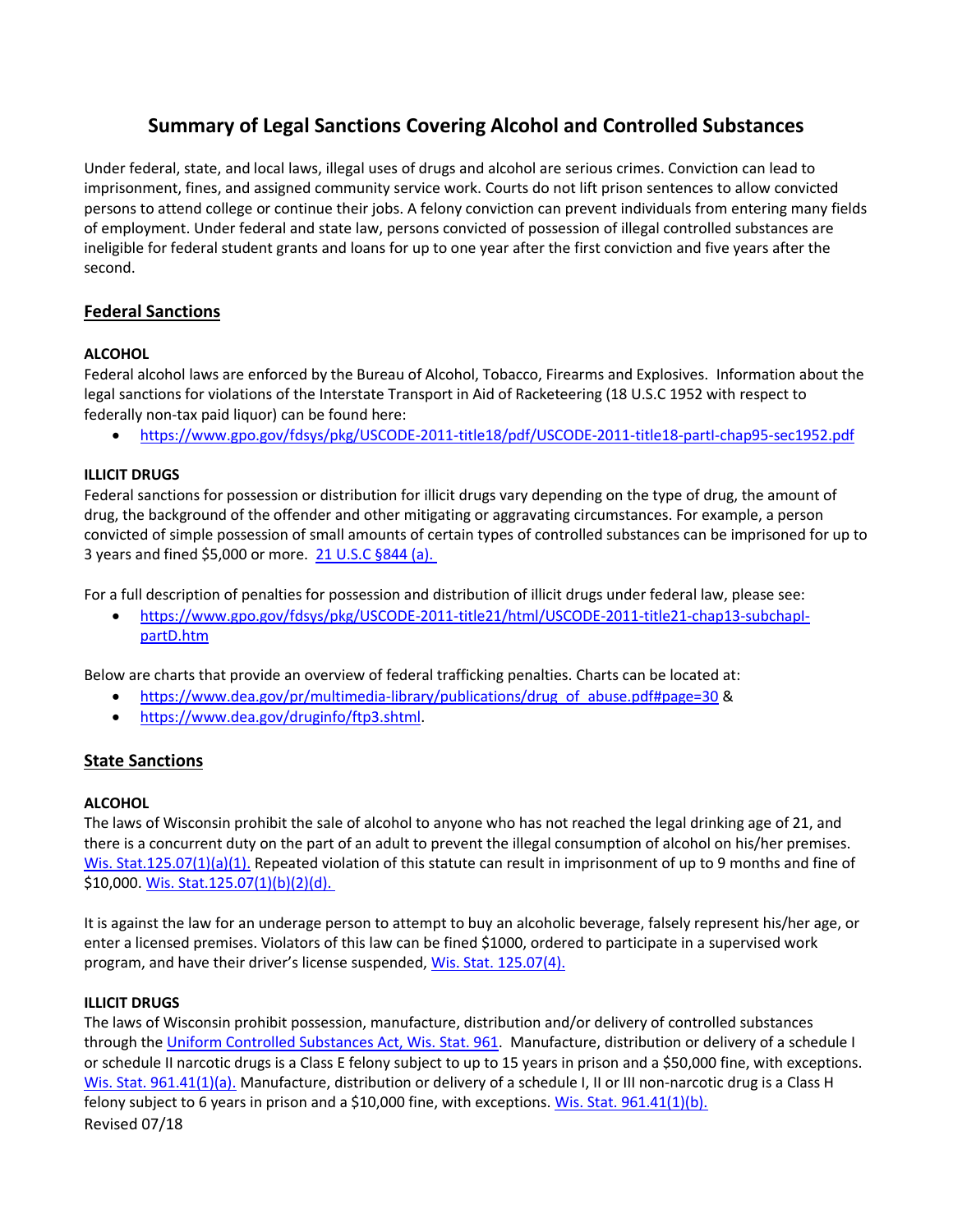Additional sanctions vary based on the type of controlled substance, the amount of the controlled substance, whether the individual possessed, manufactured, distributed, delivered the controlled substance or intended to do so, and the number of previous offenses by the individual. For all penalties see [Wis. Stat. 961.41,](http://docs.legis.wisconsin.gov/statutes/statutes/961/IV/41) [Wis. Stat. 961.42,](http://docs.legis.wisconsin.gov/statutes/statutes/961/IV/42) an[d Wis. Stat. 961.43.](http://docs.legis.wisconsin.gov/statutes/statutes/961/IV/43) For example, manufacture, distribution or delivery of more than 40 grams of cocaine is a Class C felony subject to 40 years in prison and fine of \$100,000. Possession of cocaine without intent to manufacture, distribute or deliver is a Class I felony subject to 3 ½ years in prison and fine of \$10,000. In addition to the stringent penalties, prison sentences can be increased when aggravating factors are present, such as when a person distributes a controlled substance to a minor, [Wis. Stat. 961.46 \(1\).](http://docs.legis.wisconsin.gov/statutes/statutes/961/IV/46)

# **Local Sanctions**

Citations for underage drinking, possession of a fake ID, and other alcohol-related violations may be issued by the [City of Appleton Police Department \(APD\).](http://www.cityofmadison.com/police/)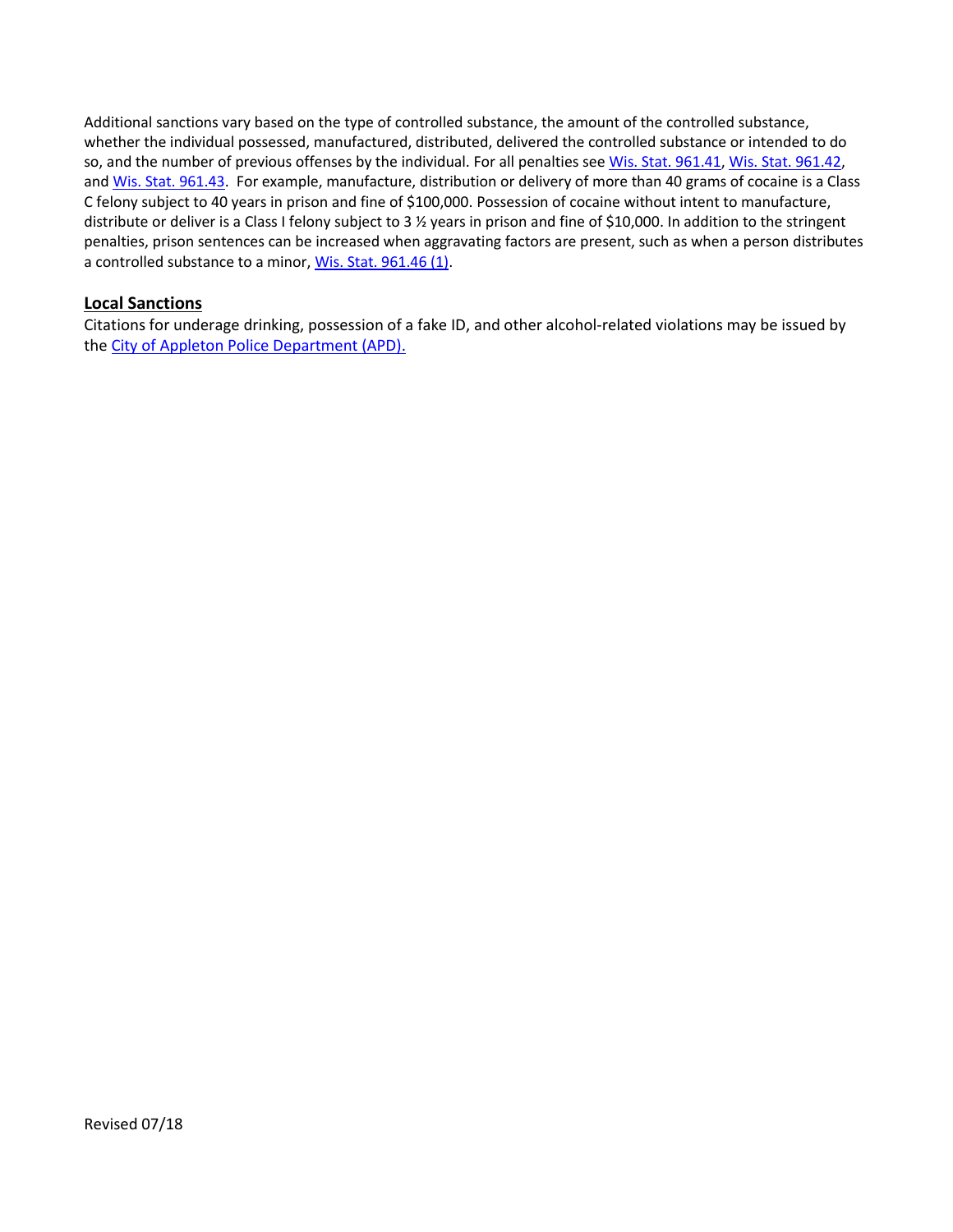# **Summary of Health Risks of Alcohol and Other Drug Use**

**ALCOHOL** – Psychologically and physically addictive; respiratory depression; depression of the immune system; increased risk of heart disease, cancer, accidents, hypertension; brain damage; damage to unborn fetus; impotence at high dosage levels.

**CANNABIS** (Marijuana, Hashish) – Psychologically addictive; increased risk of lung cancer, bronchitis, and emphysema; contributes to heart disease, fatigue, paranoia, possible psychosis; withdrawal symptoms including insomnia, hyperactivity, and decreased appetite; depression of the immune system; decreased sperm count in men and irregular ovulation in women.

**DEPRESSANTS** (Barbiturates, Tranquilizers) – Psychologically and physically addictive; drowsiness, withdrawal symptoms, tremors, abdominal and muscle cramps, insomnia, anxiety, convulsions, possible death; possible damage to unborn fetus; potentially fatal when combined with alcohol.

**HALLUCINOGENS** (LSD, PCP) – Psychologically and physically addictive, unpredictable behavior, depression, withdrawal symptoms, convulsions, death, possible damage to unborn fetus.

**INHALANTS** – Psychologically and physically addictive; blurred vision; damage to lungs, liver, kidneys, and bone marrow; anemia, choking, suffocation, death.

**NARCOTICS** (Heroin, Codeine, Darvon) – Psychologically and physically addictive; depression, withdrawal symptoms, convulsions, coma, and death; possible damage to unborn fetus.

**STIMULANTS** (Cocaine, Crack, Amphetamines, Methamphetamine) –Psychologically and physically addictive; withdrawal symptoms; convulsions, respiratory failure, frequent accidents; increased blood pressure, which can lead to irregular heartbeat and death; possible damage to unborn fetus.